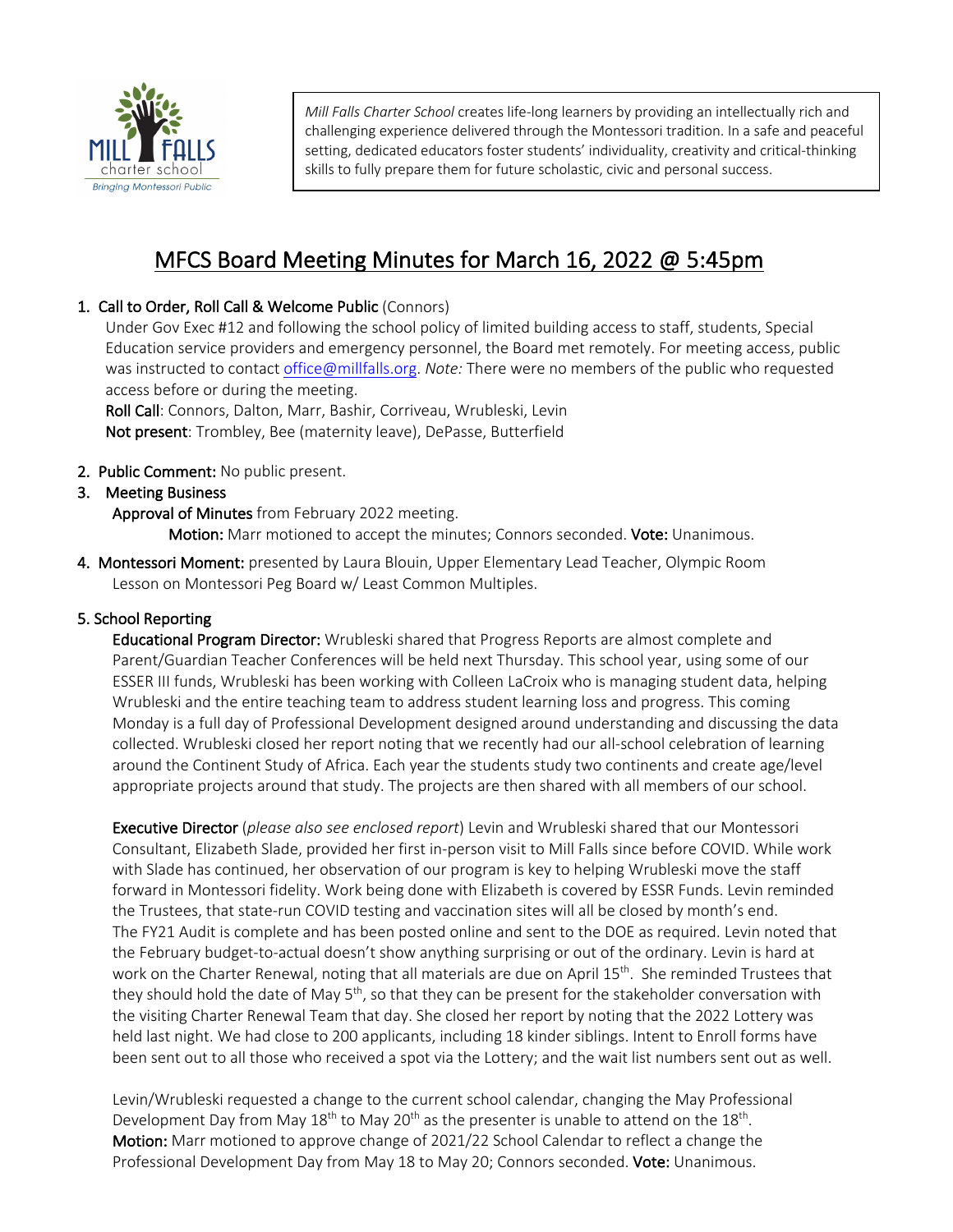# 6. Committee Reporting

- Charter (Dalton): Dalton reported that the School Climate Survey has been sent out to Mill Falls Families. Bashier and Levin have also collected several Family support letters all for the renewal work underway. She asked for a Trustee to help with the data analysis of the survey.
- Governance (Connors) Connors reported that plans for **March 26<sup>th</sup> (Saturday)** morning retreat 8:30-12 are in good shape. She reminded Trustees to please RSVP. Breakfast and beverages will be served.

#### 7. Program:

 a: Name Change? (Levin): Levin reminded Trustees that in 2018 following our Strategic Planning Work that there was agreement that the word Montessori should be added to our name. Given that our Charter is up for Renewal, and will be approved by the Board of Education, this seems a good time to revisit this idea. She noted, the Official name right now is Mill Falls Charter: School Bringing Montessori Public. The planned change is to: Mill Falls Montessori Public Chartered School. That will live along with our tagline developed during our 2018 planning work: building better humans one lesson at a time. Levin is still exploring the steps that would be needed to make the change with members of the DOE staff AND there needs to be research about any unintended complications that might result from a name change. She asked the Board to vote in support of the name change, if there is a clear path to doing so.

Motion: Connors motioned to approve the pursuit of a new name; Marrs seconded. Vote: Unanimous.

8. Next Meeting: Wednesday, April 20, 2022 @ 5:45pm. Connors noted that the next meeting, and all meetings going forward will be in person (unless there is a resumed need for safety mitigation).

#### 9. Adjournment at 6:45pm

Motion: Marrs motioned to adjourn; Bashier seconded. Vote: Unanimous.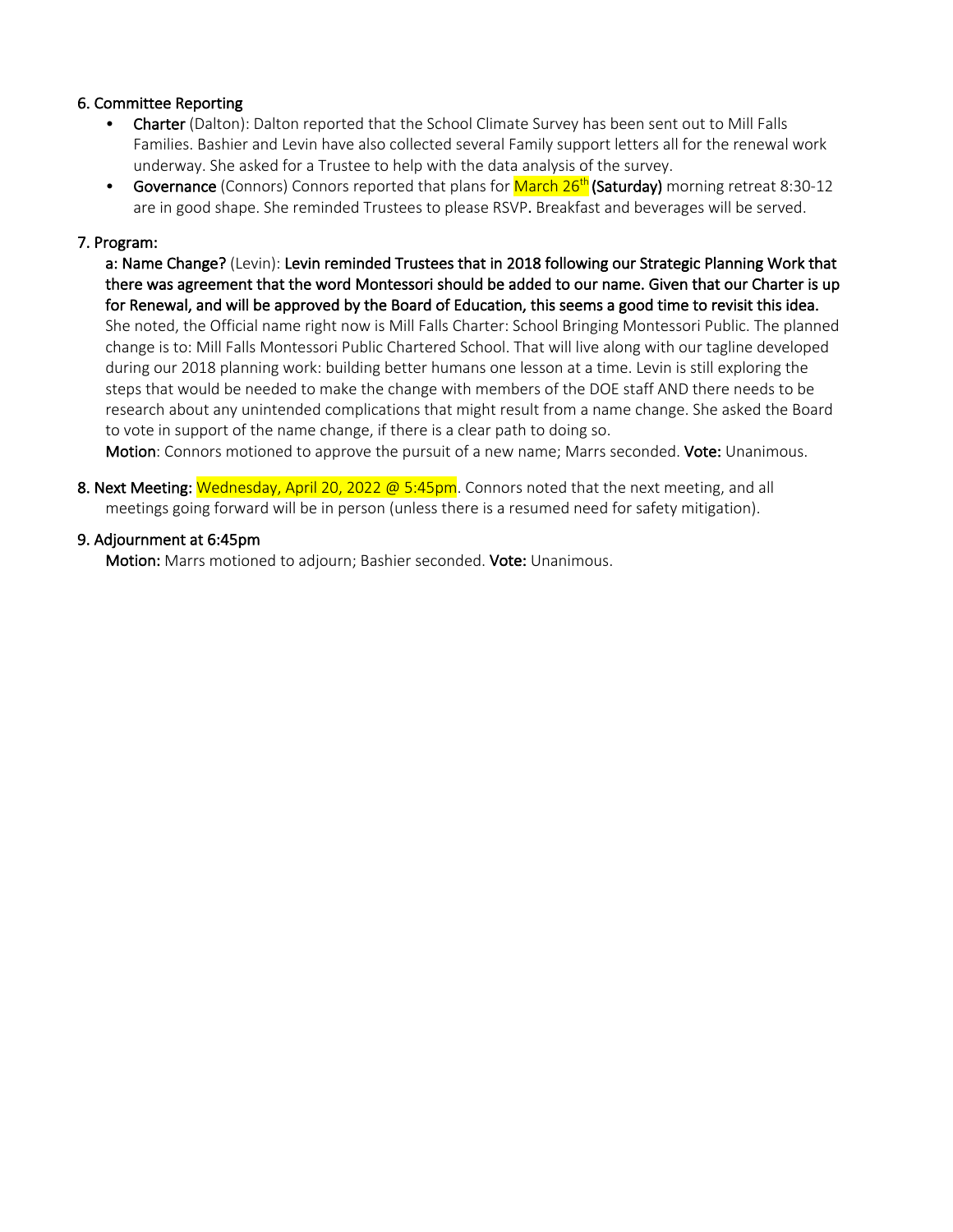

# Executive Director's Report

For the March 16, 2022 MFCS School Board Meeting Submitted by Meryl Levin

### Required Reporting

There have not been any significant reporting deadlines since our last meeting.

# Board Related

Two of the three active BOT committees met this month, and each will be reporting out at our Board Meeting.

# Facility

On February 23<sup>rd</sup>, our Broker, Will Kanteres and I met with the and the lord's broker, Roger Dieker at Dieker's office to review renewal processes. He shared a proposed lease draft which is a new format. We quickly discovered that it did not include many of the aspects of our original lease, which by original lease language we are renewing. Dieker said he would go back to the landlord's legal team to cull through both documents to be sure that the new lease reflects all previous elements. Kanteres suggested that the original lease be used as the basis and anything the landlord wanted to add could be discussed for amendment. At that time, Dieker also shared the landlord's desire to bring us closer to 'market value' which the current lease notes for renewals. He shared a proposed 5-year lease schedule. Dieker said at that meeting that we should expect a revised lease during the week of March  $7<sup>th</sup>$ . I was clear about our budget timeline. As of this writing, we have not received a lease. In response to an email asking us to confirm the school's footprint, during February Break, Kanteres and I went to the school to measure the full space. I will continue to provide updates as this process unfolds.

Sharing this piece in case there are some resources among Trustees: As we struggle to find storage solutions, we are looking for cabinets that can be hung on the wall. Perhaps you have a lead to any sources of gently used/still in very good shape wall mount cabinets that can be repurposed for use here, please speak to me directly.

#### COVID Update

Following the Governor's February  $16<sup>th</sup>$  press conference during which we learned of his decision to change masking protocol in schools from being a school decision to no longer allowing required masking in schools, and after the CDC's change in mask guidance on school buses, we have transitioned to highly suggested but not required masking at Mill Falls. This went into effect upon return from February Break on March  $7<sup>th</sup>$ . As we had previously planned, we also announced that we would be relaxing some cohorting protocol to allow the classrooms to have recess together and provide for some additional flexibility for academic groupings as needed. All other of our COVID mitigation measures remain in place currently. We will continue to announce any school cases, though the state no longer requires that individual cases be reported to public health officials.

#### Charter Renewal Update

A significant percentage of my time is now focused on our 2022 Charter Renewal. All materials are due to the DOE's charter office by April 15<sup>th</sup> – I asked for a 2-week extension over break, as the amount of material that is required is extensive and it remains challenging to work this into the daily schedule given all the other unexpected COVIDrelated elements of our work. This week we sent out the Family School Climate Survey. HUGE thanks to Trustee Dalton for her great work in getting the survey in good, deliverable order! I have been working with Trustee Bashier to collect letters of support from parents/guardians and have a beautiful collection to share. I am also actively collecting student work and identifying student presenters for our on-site visit.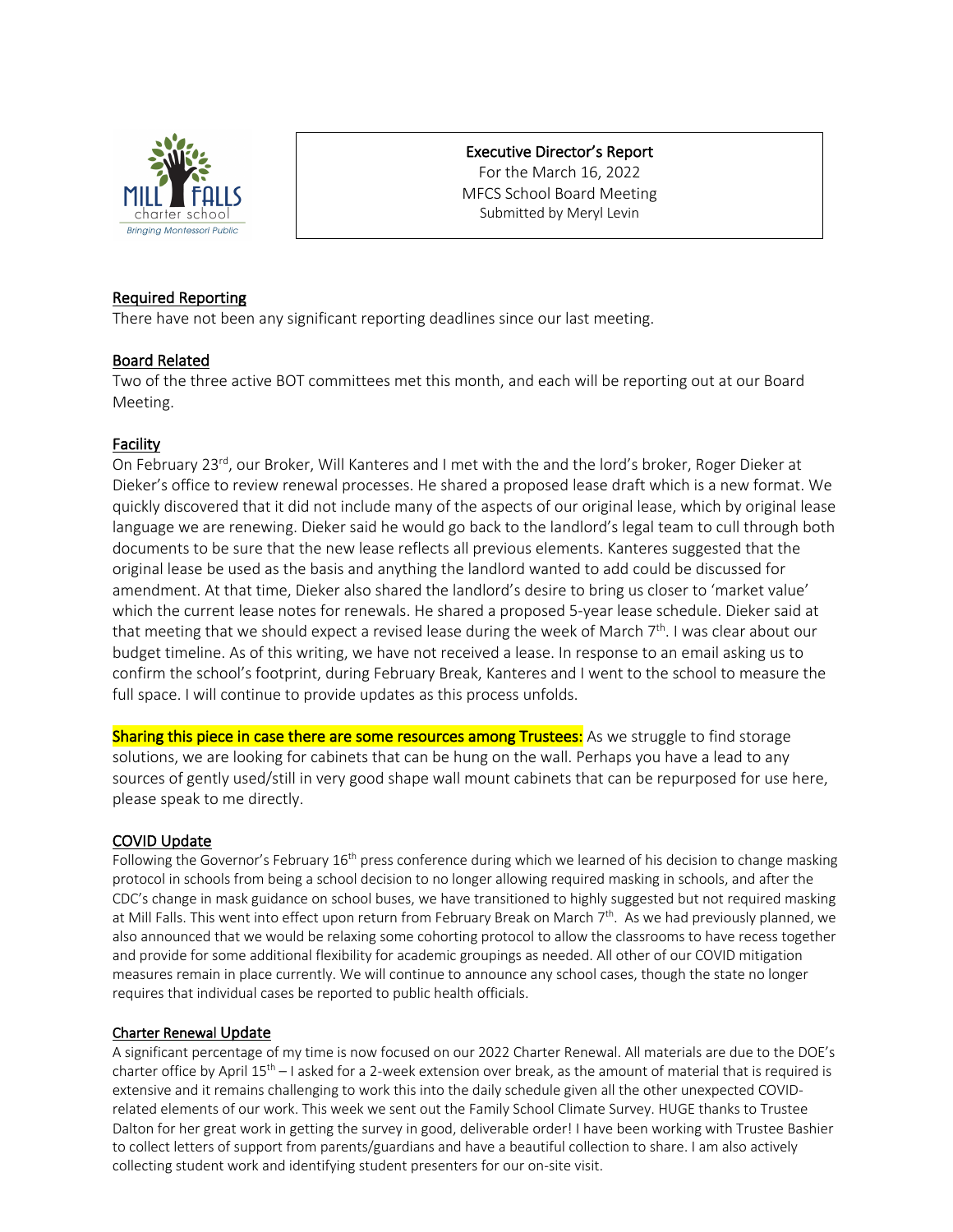#### A reminder that all Trustees are asked to make themselves available for the Renewal Team's site visit on Tuesday,

May 3<sup>rd</sup>. We have not yet set the agenda for the day, but you will be asked to join in a 30 minute 'stakeholders' meeting with the visiting team. Of note, this also happens to be during Teacher Appreciate Week… never just one thing at a time these days!

#### Enrollment

All 4 of our Virtual Lottery Information Sessions we well attended by families interested in our public Montessori program. Our 2022 Lottery Enrollment Period ended on March 9<sup>th</sup> which also happens to be our Annual Founder's Day – marking the day in 2011 when we received our first charter approval from the NH Board of Education.

Grace Eaton, our Project Manager, who handles enrollment reports that we had 196 applicants this year, which is a nice uptick from the last two years and closer to our pre-pandemic times of the usual 200 or so applicants annually. We have a large number of siblings in the Lottery, most of whom will enter Kinder next year.

Next Tuesday, we will host Lottery Day, which will also be held virtually, due to COVID. Our 2022 Lottery Official is Sharon Curole. Sharon is a long-time friend to Mill Falls and an incredible community member. Rarely does she resist the opportunity to lend her voice and energy to a new adventure. As a NH Justice of the Peace and an interfaith ordained minister, Sharon has made it her life's work to join together those in love, legally or otherwise and has, to date, officiated 460 marriages. We are thrilled to have Sharon's humor and grace at this year's Lottery Day. Those who are in this year's lottery are welcome to join us on Zoom, but attendance is not required. The Lottery Day Team will reach out by phone to those who are awarded spots on Lottery Day. All others will be contacted by email soon after.

#### Human Resources:

Please continue to spread the word - we are still looking for additional paraprofessionals and subs!

A reminder that each year we distribute contracts for the upcoming school year the Friday before April Vacation. If you know people interested in working with us NEXT year, please also direct them to hr@millfalls.org or to Laura and me directly. Thank you!

#### Financial

Our auditor has now completed our FY21 Audit. As required, I have sent it to the DOE, the AG's office along with the forms from the IRS' 990 which they require annually, and I have posted on our website.

Title Funds: We continue our regular flow of expense reimbursement in relation to various title funding grants for Title I (support for our students needing intervention), Title II (staff professional development); Title III (support for our English Language Learners); Title IV a flexible area of funding for student and staff support.

#### ESSER Funds:

ESSSER funds are those related to COVID-related funding for schools. We have received ESSER I, II and III funding. These funds are released from the DOE on a reimbursement model. We request regularly for expenses incurred beginning mid-March 2020. We have completed our ESSER I reimbursement and are in process for ESSER II and III.

The required 6-month update of our ESSER III plan has been completed and approved by the DOE which is also available for viewing on our website's ESSER page.

Special Education reimbursements from sending districts continue to arrive in a timely manner.